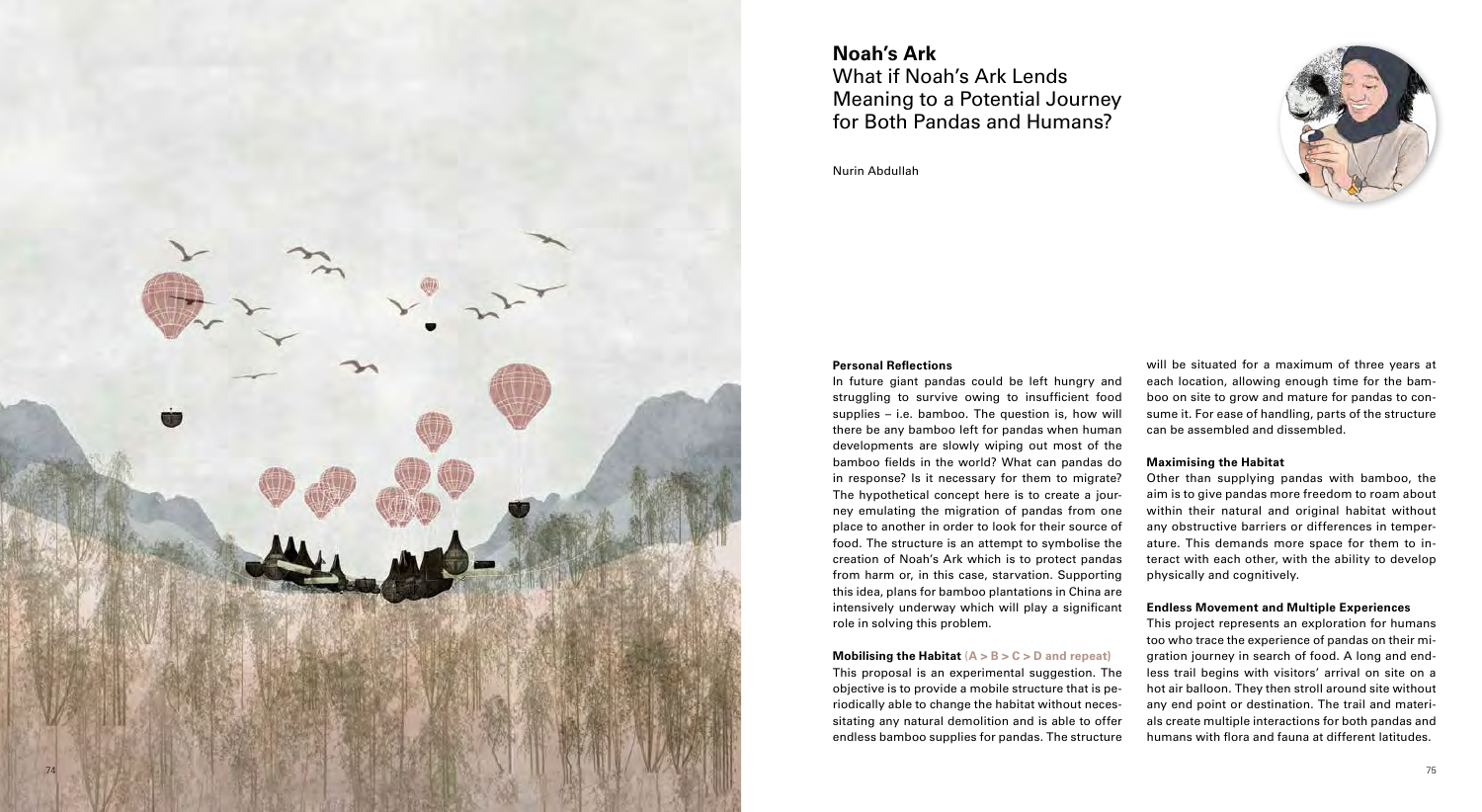





### Separation

The long trail is created with the help of subtle elements It creates a separation of the two genders.



Multi-Purpose Structures According to the animal needs and condition the multi-functional structures can be assemble or dissamble very easily.



Structures are located at different height and levels, mimic the site contours making them Using vegetation as part of the structure stimulates a sense of common homeland look as if its elevated and floating on the air. with the pandas.

- 
- 01 Landing Port (Visitors) 02 Landing Port (Staff) 03 Ticket and Souvenir Booth 04 Seating Area 05 Café 06 Indoor Enclosure (F) 07 Indoor Enclosure (M)
- 
- 
- 
- 
- 08 Veterinary Clinic 09 Training Cage/Nursing Area 10 Training Cage 11 Washroom 12 Changing Rooms/Rest Area
- 
- 
- 
- 13 Playgrounds 14 Outdoor Enclosure (900sqm)
- 

Original Habitat: Southern China

Site AQingchen Mountain, *Dujiangyan*

Site B Chongqing Huangshan, *Yangtze River*

Site CChinshui Bamboo Forest Chinsui, *Zunyi*

Site DShunan Bamboo Forest *Yibin, China*



Floating

#### Zootopia

Platforms are elevated on different levels and create the impression of a flowing structure, like floating in the air.

## Landscape as Structure

### Circulation

A guided endless circulation, without having an ending point. The structure allows different places and views of nature.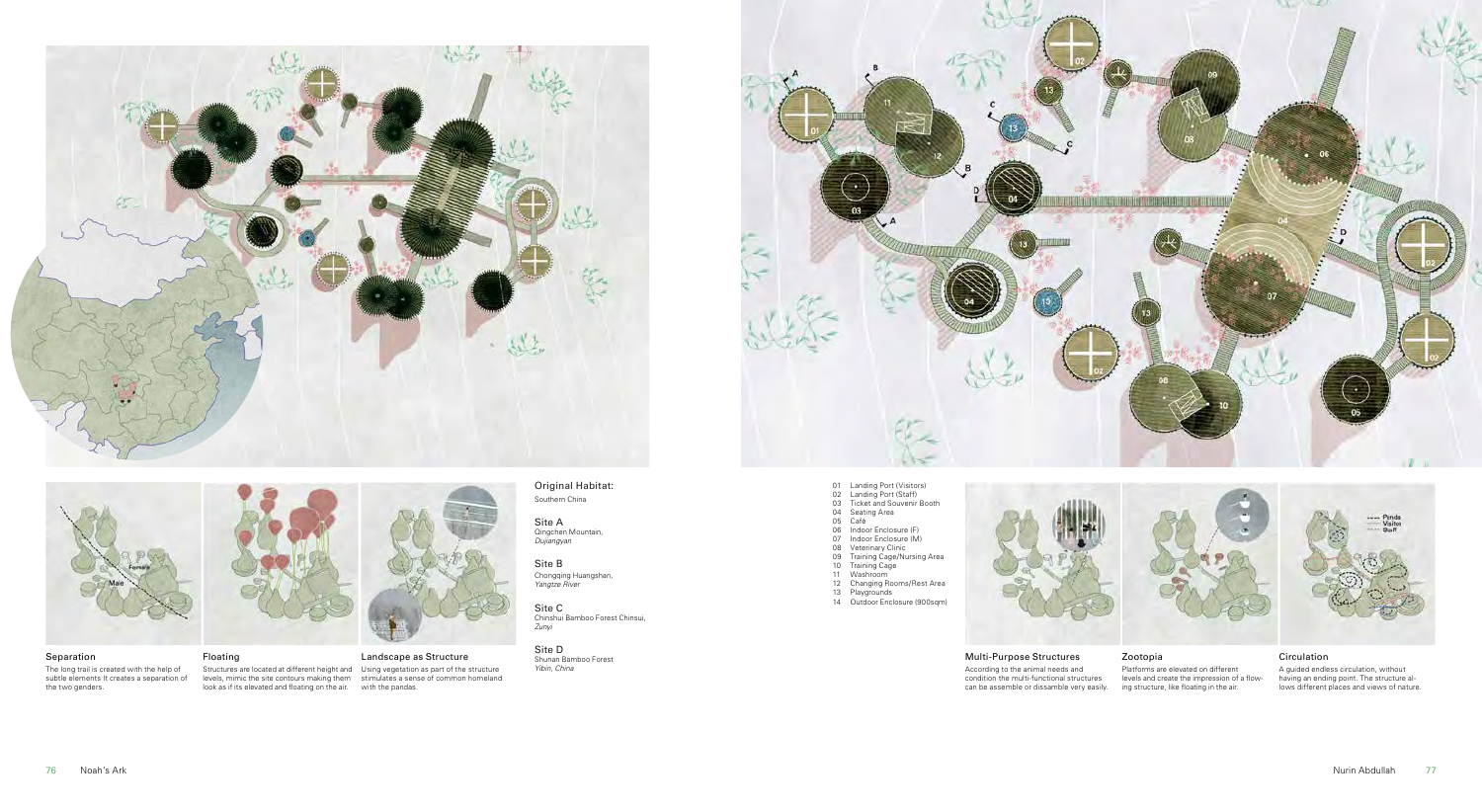Sections and Perspective



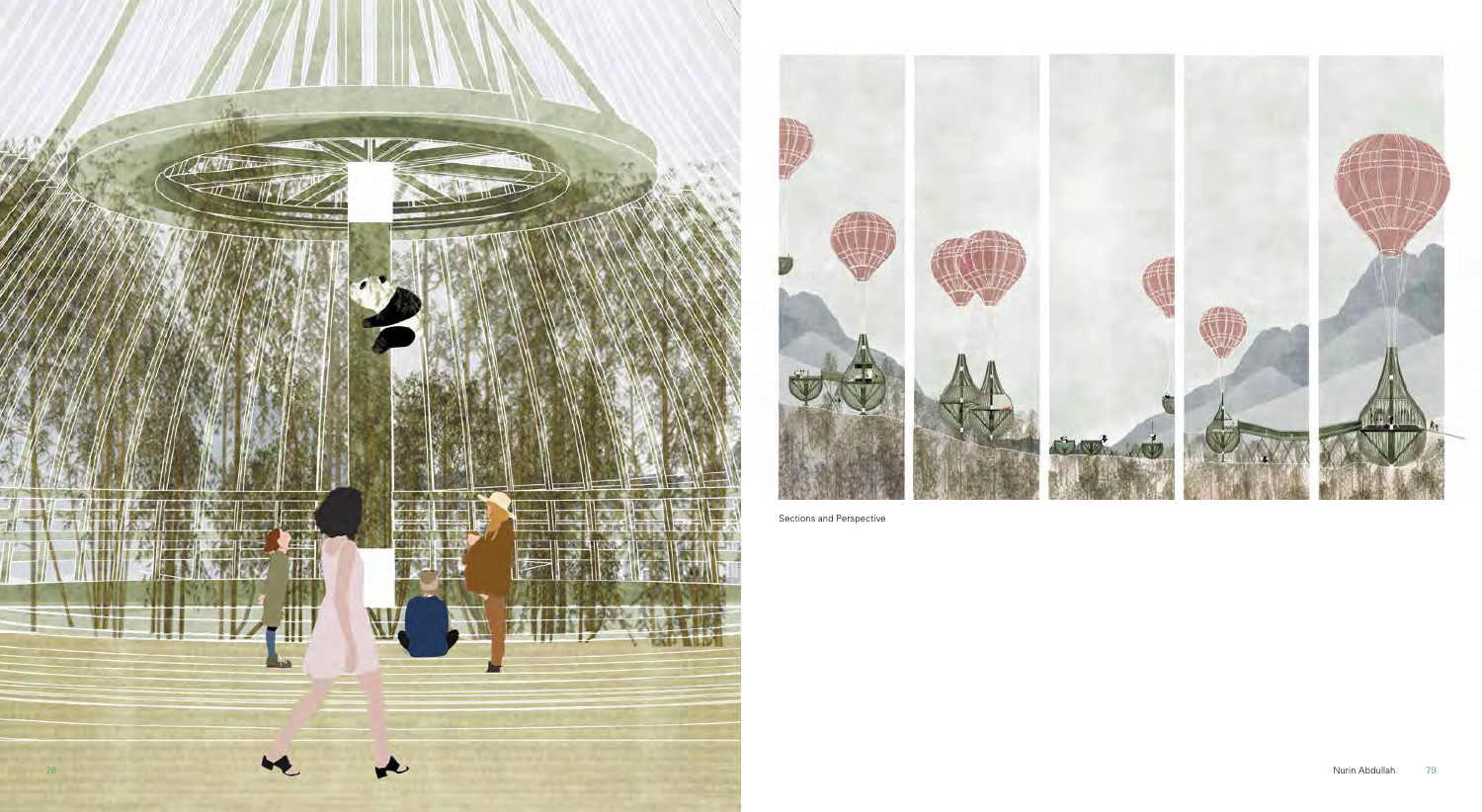since there are no roads leading to the pandas' habitat and the mobile structures are to be set up at ever new places in the forest that have sufficient food resources. The experience will thus evoke associations with the exotic adventures such as those

#### **Modules**

Instead of creating artificial worlds for pandas in zoological gardens, »Noah's Ark« constructs transportable shelters for the endangered animals, ones which can be easily found and visited by humans. The journey to the site is made by hot-air balloon,



#### Landing Port

A landing space for the hot air balloons to land and this module act as the entrance/exit point to the visitors. *No. of Units: 1 Total area: 50sqm*





Provide a tea-house cafe at the other end of the entrance. This module located at higher levels to allow the visitors to enjoy tea and scenery after they have experienced panda's

migration journey. *No. of Units: 1 Total area: 35sqm* Pantry at Café Function as a space for the staff to heat up tea or beverage, and desserts for the visitors migration journey. *No. of Units: 1 Total area: 35sqm*



Indoor Enclosure

Consists of Indoor enclosure of both genders of the panda. Allowing the visitors to enjoy and observe both of



the animal's behaviors *No. of Units: 2 Total area: 170sqm*

Provide a sufficient necessity for the pandas

Training Cage/Nursing Area No. of Units: 2

Total area: 50sqm





Veterinary Clinic *No. of Units: 2 Total area: 70sqm*

Landing Port A landing space for the hot air balllons to land. This module can only be used by staff for the ingress and egress of loading purposes. *No. of Units: 4 Total area: 50sqm*



Ticket & Souvenir Booth Function as a space for the staff to sell the zoo tickets and souvenirs for the visitors. *No. of Unit: 1 Total area: 70sqm*



#### Seating Area

Semi-covered space for visitors to seat and »search« for the pandas which are roaming underneath of the structure. This module allows maximal viewing by showcasing the paranomic views. *No. of Units: 2 Total area: 50sqm*



- structures are not only the pandas, but also the
- people, so that both are equally shielded from a potentially hostile environment.
- »In presence of Nature's grand convulsions, man is
- powerless.« *Jules Verne*

portrayed by Jules Verne. What remains is the shape of the hot-air balloon, which now no longer rises but, freed from its envelope, hangs down as a strutted structure like an oversized hanging chair and is attached to the existing wilderness. In these

Playground: Feeding Stage A landing space for the hot air balloons to land and this module act as the entrance/exit point to the visitors. *No. of Unit: 3 Total area: 13sqm*

Provide a sufficient necessity for both staff and visitors

No. of Unit: 1 Total area: 35sqm



*No. of Unit: 3 Total area: 13sqm*

### Playground Pool

For the pandas to have some fun with water, to swim or to drink. Water will be checked and filled regularly by staff. *No. of Unit: 2 Total area: 13sqm*



Playground: Climbing A solid climbing structure for the pandas to cling onto when they are at outdoor enclosure. *No. of Unit: 2 Total area: 13sqm*